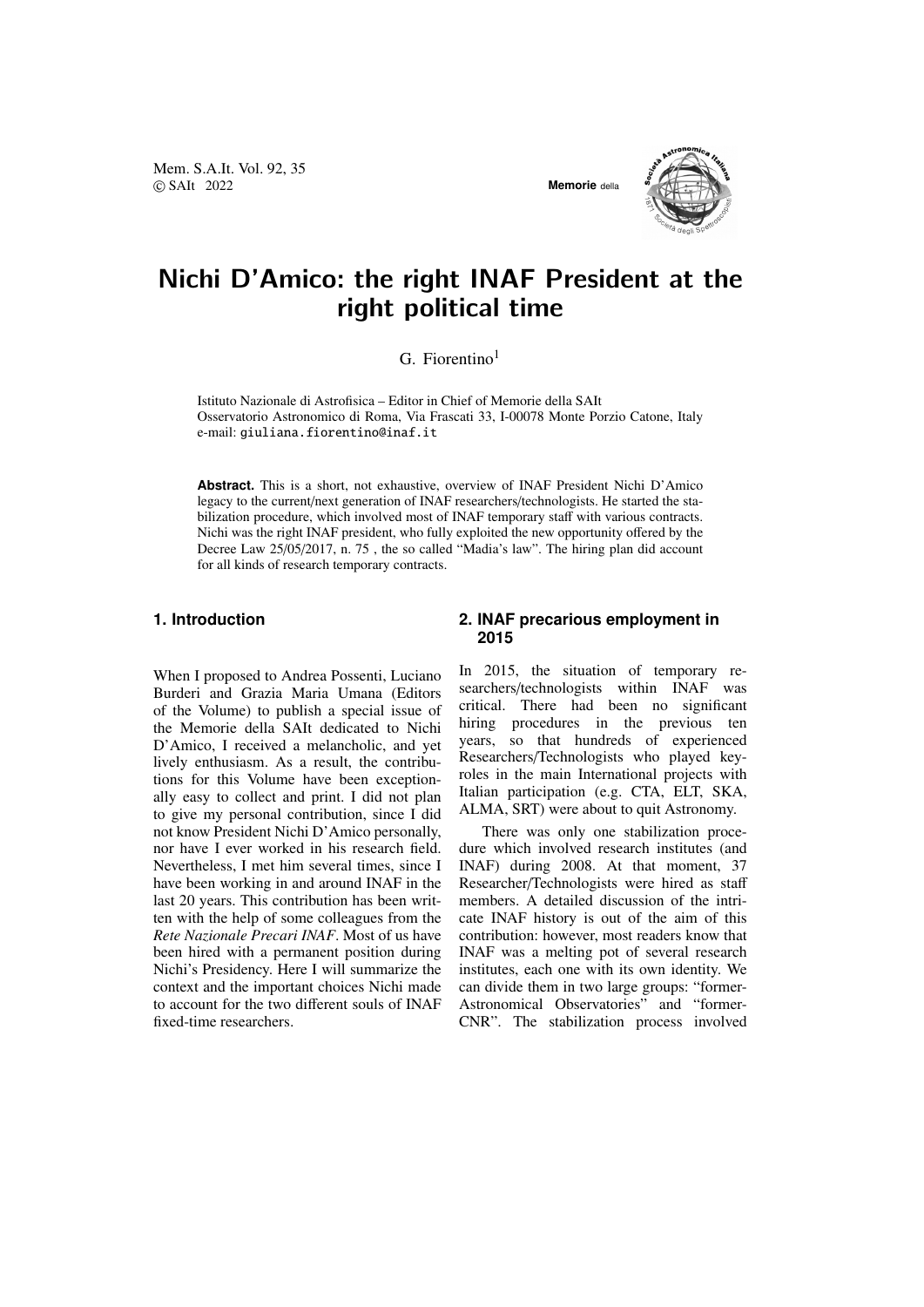

<span id="page-1-0"></span>Fig. 1. A chart-overview of the percentage of INAF temporary (grouped in Atipici and TD, respectively yellow and green colours) and staff (blue colour) Researcher/Technologists in 2015 (left panel) and 2021 (right panel).

mostly temporary Researchers/Technologists with a CCNL contract, i.e. mainly belonging to "former-CNR" institutes (95%). This issue generated a negative reaction in the remaining INAF community, who felt disadvantaged by this missed chance.

The INAF picture of temporary and staff (TI, light-grey area) positions in 2015 is summarized in Figure [1](#page-1-0) (left panel). A large variety of contracts are available in the Public Administration. These contracts differ not only for the salaries but also for the rights guaranteed to young Researchers/Technologists. We can group them in two main categories: Atipici (Research grants, Scholarships, collaborations, grey area in Figure) and more properly defined temporary positions (Tempi Determinati (Fixed Term), TD, dark area in figure). More rights are granted to TD. The net consequence of the 2008 stabilization process was that INAF significantly reduced the number of TD positions for young researchers and led to the situation illustrated in Figure [1](#page-1-0) (left panel). The INAF personnel was widely spread among the three categories in comparison with other research institutes, such as CNR and INFN, for which temporary researchers where 27% and 25% respectively and equally divided among atipici and TD.

#### **3. The Madia's reform**

Dr. Marianna Madia was Minister of the Public Administration from 2014 to 2018: she carried out a complete transformation of public administration in order to simplify the slow processes of access and use of public utilities. Research Institutes were already included in the first decrees [\(G. U. , 2015\)](#page-2-0). In 2017, inspired by the European Framework for Research Careers, some decretes were focussed on solving the long-standing problem of Researcher/Technologist precariousness at the National Researcher Centers. In particular,